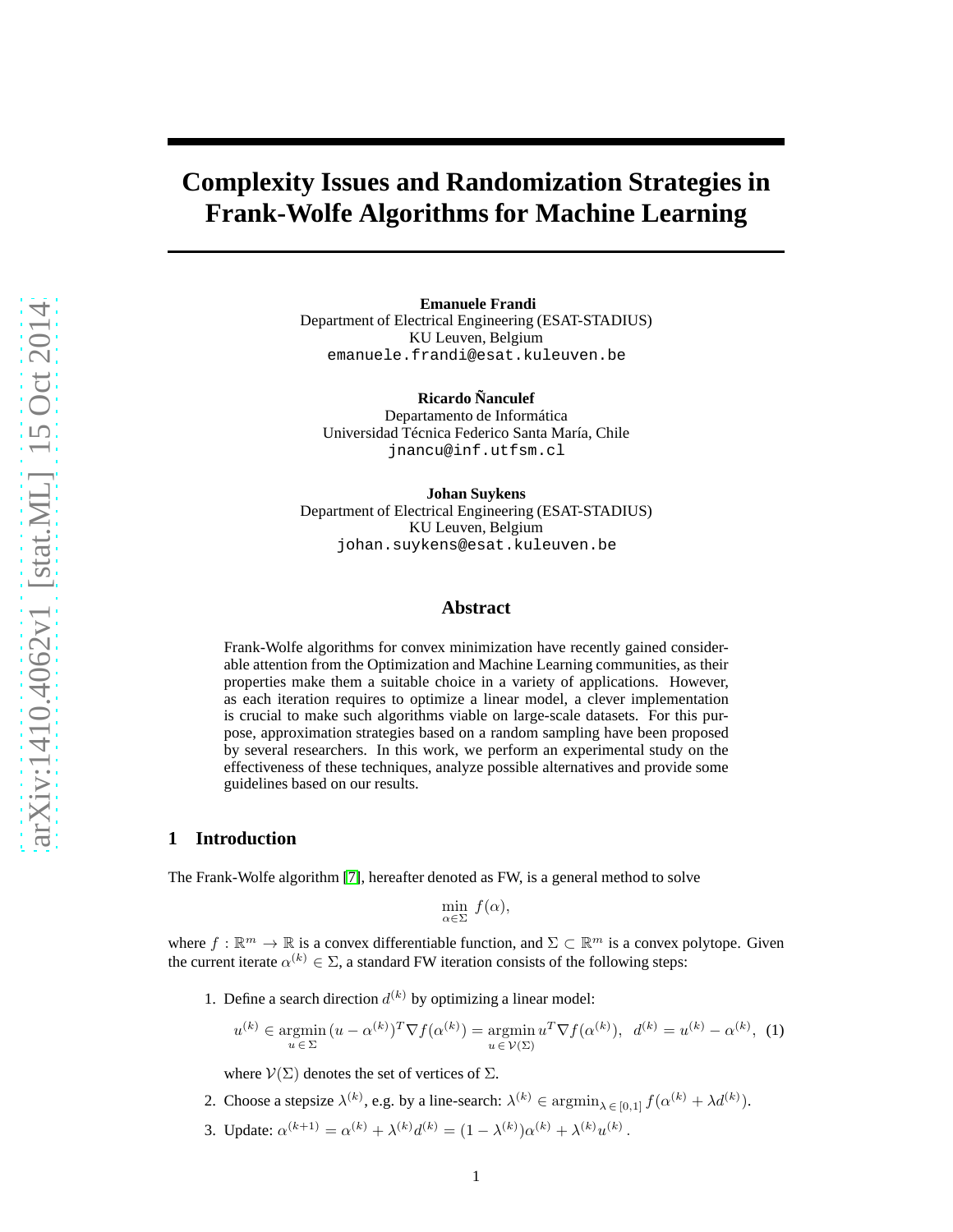Recently, the Optimization and Machine Learning communities have showed a renewed surge of interest in the family of FW algorithms [\[10,](#page-4-1) [9,](#page-4-2) [15\]](#page-5-0). They enjoy bounds on the number of iterations which are independent of the problem size, as well as sparsity guarantees [\[3,](#page-4-3) [10\]](#page-4-1). Furthermore, variants of the above basic procedure exist which attain a linear convergence rate [\[18,](#page-5-1) [8,](#page-4-4) [15,](#page-5-0) [12\]](#page-5-2). Such properties make FW a good choice for problems arising in a variety of applications [\[1,](#page-4-5) [5,](#page-4-6) [13\]](#page-5-3).

**Complexity of Frank-Wolfe Iterations.** As the total number of FW iterations can be large in practice, devising a convenient way to find a solution to the subproblem [\(1\)](#page-0-0) is often mandatory in order to make the algorithm viable. A typical situation arises when [\(1\)](#page-0-0) has an analytical solution or the problem structure makes it easy to solve [\[15,](#page-5-0) [14\]](#page-5-4). Still, the resulting complexity can be impractical when handling large-scale data. As a motivating example, we consider the problem

<span id="page-1-1"></span>
$$
\min_{\alpha \in \mathbb{R}^m} f(\alpha) = \frac{1}{2} \alpha^T K \alpha \quad \text{s.t.} \sum_{i=1}^m \alpha_i = 1, \ \alpha \ge 0 \,, \tag{2}
$$

which stems from the task of training a nonlinear  $L_2$ -SVM model for binary classification [\[17,](#page-5-5) [4\]](#page-4-7). Here, K is a positive definite kernel matrix. In this case,  $V(\Sigma) = \{e_1, \ldots, e_m\}$ , hence we have

$$
u^{(k)} = e_{i_*^{(k)}}, \qquad \text{where} \qquad i_*^{(k)} \in \operatornamewithlimits{argmin}_{i=1,...,m} \nabla f(\alpha^{(k)})_i = \operatornamewithlimits{argmin}_{i=1,...,m} \sum_{j \, | \, \alpha^{(k)}_j > 0} K_{i,j} \alpha^{(k)}_j \, .
$$

The theoretical cost of an iteration is therefore  $\mathcal{O}(m|\mathcal{I}^{(k)}|)$ , where  $\mathcal{I}^{(k)} = \{i | \alpha_i^{(k)} > 0\}$ , propor-tional to the number of examples.<sup>[1](#page-1-0)</sup> In order to circumvent the dependence from the dataset size, the use of approximation strategies based on a random sampling has been proposed by several researchers [\[17,](#page-5-5) [5\]](#page-4-6), but, up to our knowledge, never systematically studied on practical problems. We attempt to fill this gap by performing an experimental study on the effect of using such techniques.

## <span id="page-1-2"></span>**2 Randomization Strategies and Possible Alternatives**

In this section, we consider two different techniques to reduce the computational effort in each FW iteration, and try to identify the kind of problems where each can be applied effectively.

#### **2.1 Random Working Set Selection**

A simple and yet effective way to avoid the dependence on  $m$  is to explore only a fixed number of points in  $\mathcal{V}(\Sigma)$ . In the case of [\(2\)](#page-1-1), this means extracting a sample  $\mathcal{S} \subseteq \{1, \ldots, m\}$  and solving

$$
i_{\mathcal{S}}^{(k)} \in \operatorname*{argmin}_{i \in \mathcal{S}} \nabla f(\alpha^{(k)})_i.
$$

The iteration cost becomes in this case  $\mathcal{O}(|\mathcal{S}||\mathcal{I}^{(k)}|)$ . The following result motivates this kind of approximation, suggesting that it is reasonable to keep the samples very small, i.e. to pick  $|S| \ll m$ .

**Theorem 1** ([\[16\]](#page-5-6), Theorem 6.33). Let  $\mathcal{D} \subset \mathbb{R}$  be a set of cardinality m, and let  $\mathcal{D}' \subset \mathcal{D}$  be a *random subset of size* r*. Then, the probability that the smallest element in* D′ *is less than or equal to*  $\tilde{m}$  *elements of*  $D$  *is at least*  $1 - (\frac{\tilde{m}}{m})^r$ .

In the case of [\(2\)](#page-1-1), where  $\mathcal{D} = \{ \nabla f(\alpha^{(k)})_1, \ldots, \nabla f(\alpha^{(k)})_m \}$  and  $\mathcal{D}' = \{ \nabla f(\alpha^{(k)})_i \, | \, i \in \mathcal{S} \}$ , this means that, for example, it only takes  $|\mathcal{S}| \approx 60$  to guarantee that, with probability at least 0.95 (and independently of m),  $\nabla f(\alpha^{(k)})_{i_S^{(k)}}$  lies between the 5% smallest gradient components.

**Choice of the Stopping Criterion and Implications.** The stopping criterion for FW algorithms is usually based on the duality gap [\[10\]](#page-4-1):

$$
\Delta_d(\alpha^{(k)}) := \max_{u \in \Sigma} (\alpha^{(k)} - u)^T \nabla f(\alpha^{(k)}) \stackrel{(2)}{=} 2f(\alpha^{(k)}) - \nabla f(\alpha^{(k)})_{i_*^{(k)}} \le \varepsilon.
$$

This criterion, however, is not applicable without computing the entire gradient  $\nabla f(\alpha^{(k)})$ , which is not done in the randomized case. As a possible alternative, we can use the approximate quantity

$$
\Delta_{\mathcal{S}}(\alpha^{(k)}) := 2f(\alpha^{(k)}) - \nabla f(\alpha^{(k)})_{i_{\mathcal{S}}^{(k)}}.
$$

<span id="page-1-0"></span><sup>&</sup>lt;sup>1</sup>More in general, it is proportional to  $|\mathcal{V}(\Sigma)|$  and to the cost of computing  $u^T \nabla f(\alpha^{(k)})$ , with  $u \in \mathcal{V}(\Sigma)$ .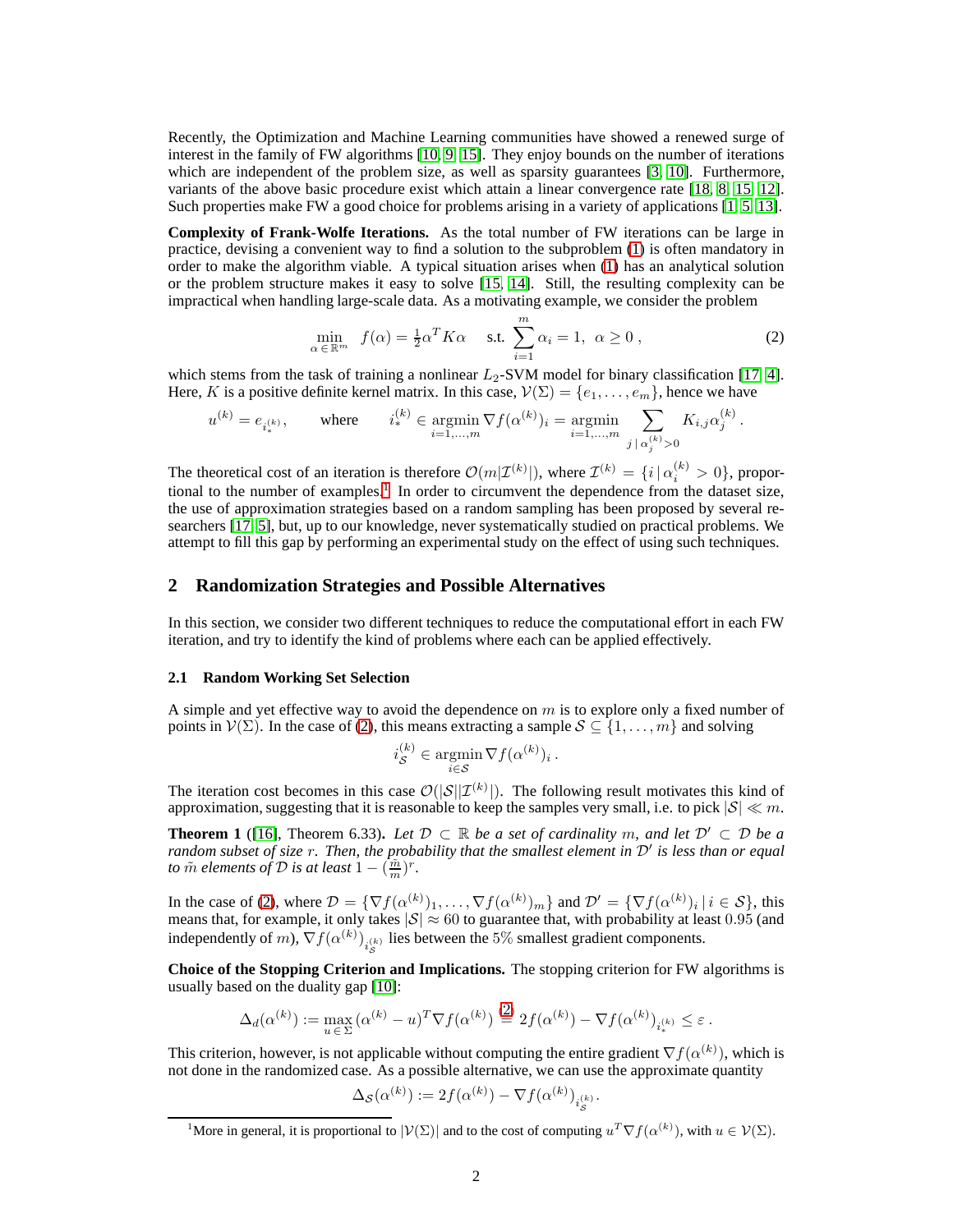Since  $\Delta_{\mathcal{S}}(\alpha^{(k)}) \leq \Delta_d(\alpha^{(k)})$ , this simplification entails a tradeoff between the reduction in computational cost and risk of an anticipated stopping. Although this can be considered acceptable in contexts such as SVM classification, where solving the optimization problem with a high accuracy is usually not needed, it is important to make sure that the impact of this approximation can be kept to an acceptable level. The experiments in the next section aim precisely at investigating this issue.

#### <span id="page-2-1"></span>**2.2 Analytical Gradient Update**

Another possibility to obtain a more efficient iteration is to exploit the structure of the problem to keep the exact gradient  $\nabla f(\alpha^{(k)})$  updated at each iteration [\[11\]](#page-5-7). In the case of problem [\(2\)](#page-1-1), this can be done in  $\mathcal{O}(m)$  operations, since it is easy to see by using the formula for the FW step that

$$
\nabla f(\alpha^{(k+1)})_i = (1 - \lambda^{(k)}) \nabla f(\alpha^{(k)})_i + \lambda^{(k)} K_{i,i_*^{(k)}} , \qquad i = 1, \dots, m.
$$

Compared to a naive implementation, we get rid of a factor  $|\mathcal{I}^{(k)}|$  and, as an important by-product, we have that the duality gap can be updated exactly without any additional cost.

## **3 Numerical Results**

In order to assess the effectiveness of the above implementations of the FW step, we conducted numerical tests on the benchmark datasets **Adult a9a**  $(m = 32561)$ , **Web w8a**  $(m = 49749)$ , **IJCNN** ( $m = 49990$ ) and **USPS-ext** ( $m = 266079$ ) [\[2,](#page-4-8) [6\]](#page-4-9). All the experiments were coded in C++, and executed on a 3.40GHz 4-core Intel machine with 16GB RAM running Linux.

Table [1](#page-2-0) presents the statistics (averaged over 10 runs) for classification accuracy on the test set, CPU time, number of iterations and support vectors, obtained with samplings of increasing size. The tolerance parameter was set to  $\varepsilon = 10^{-4}$ , and a Gaussian kernel was used for all the experiments. An LRU caching strategy was implemented to avoid the computation of recently used entries of  $K$ .

| Dataset         |                 | $m$ points    | 1000 points   | 500 points    | 250 points   | 125 points    |
|-----------------|-----------------|---------------|---------------|---------------|--------------|---------------|
| Adult a9a       | Test acc $(\%)$ | 83.56         | 84.10         | 83.91         | 83.68        | 83.88         |
|                 | Time $(s)$      | $1.40e + 02$  | $4.26e + 02$  | $2.55e + 02$  | $1.62e + 02$ | $1.12e + 0.2$ |
|                 | Iter            | $2.02e + 0.4$ | $1.94e + 04$  | $1.91e + 04$  | $1.85e + 04$ | $1.71e + 04$  |
|                 | SVs             | $1.40e + 0.4$ | $1.37e + 04$  | $1.36e + 04$  | $1.34e + 04$ | $1.20e + 0.4$ |
| Web w8a         | Test acc $(\%)$ | 99.36         | 99.30         | 99.28         | 99.00        | 98.49         |
|                 | Time $(s)$      | $3.17e + 02$  | $2.50e + 0.2$ | $1.60e + 0.2$ | $5.55e + 01$ | $2.75e + 01$  |
|                 | Iter            | $1.65e + 04$  | $1.39e + 04$  | $1.24e + 04$  | $4.63e + 03$ | $2.17e + 03$  |
|                 | SVs             | $6.43e + 03$  | $6.33e + 03$  | $5.77e + 03$  | $2.82e + 03$ | $1.70e + 03$  |
| <b>IJCNN</b>    | Test acc $(\%)$ | 98.24         | 98.42         | 98.30         | 98.28        | 97.57         |
|                 | Time $(s)$      | $4.99e + 01$  | $1.19e + 0.2$ | $5.80e + 01$  | $3.12e + 01$ | $1.43e + 01$  |
|                 | Iter            | $1.61e + 0.4$ | $1.46e + 04$  | $1.22e + 04$  | $9.91e + 03$ | $5.69e + 03$  |
|                 | SVs             | $3.17e + 03$  | $3.59e + 03$  | $3.72e + 03$  | $3.84e + 03$ | $3.37e + 03$  |
| <b>USPS-ext</b> | Test acc $(\%)$ | 99.52         | 98.90         | 98.88         | 99.50        | 99.45         |
|                 | Time $(s)$      | $1.77e + 03$  | $4.25e + 02$  | $2.83e + 02$  | $1.56e + 02$ | $4.97e + 01$  |
|                 | Iter            | $2.05e + 04$  | $9.07e + 03$  | $4.32e + 03$  | $2.70e + 03$ | $1.65e + 03$  |
|                 | SVs             | $3.94e + 03$  | $3.59e + 03$  | $3.00e + 03$  | $2.37e + 03$ | $1.60e + 03$  |

<span id="page-2-0"></span>Table 1: Average statistics with different sampling sizes.

First of all, note that the effect of sampling is substantially problem-dependent. On some datasets, such as **USPS-ext**, FW clearly encounters an early stopping even with a fairly large sampling size, while other results, such as those on **Adult a9a**, appear more stable. In some cases, e.g. on **Web w8a**, there seems to be a cutoff point after which the performance degrades considerably. Still, some general trends can be estabilished: the number of iterations decreases monotonically with  $|\mathcal{S}|$ , as expected from the observations in Section [2,](#page-1-2) and CPU times decrease accordingly. On the contrary, as seen from the results on **IJCNN**, the model size is not always monotonic with respect to  $|\mathcal{S}|$ . This arguably happens because solving [\(1\)](#page-0-0) approximately can lead to spurious points being selected as FW vertices. Finally, note that the full sampling solution (which employs the strategy in Section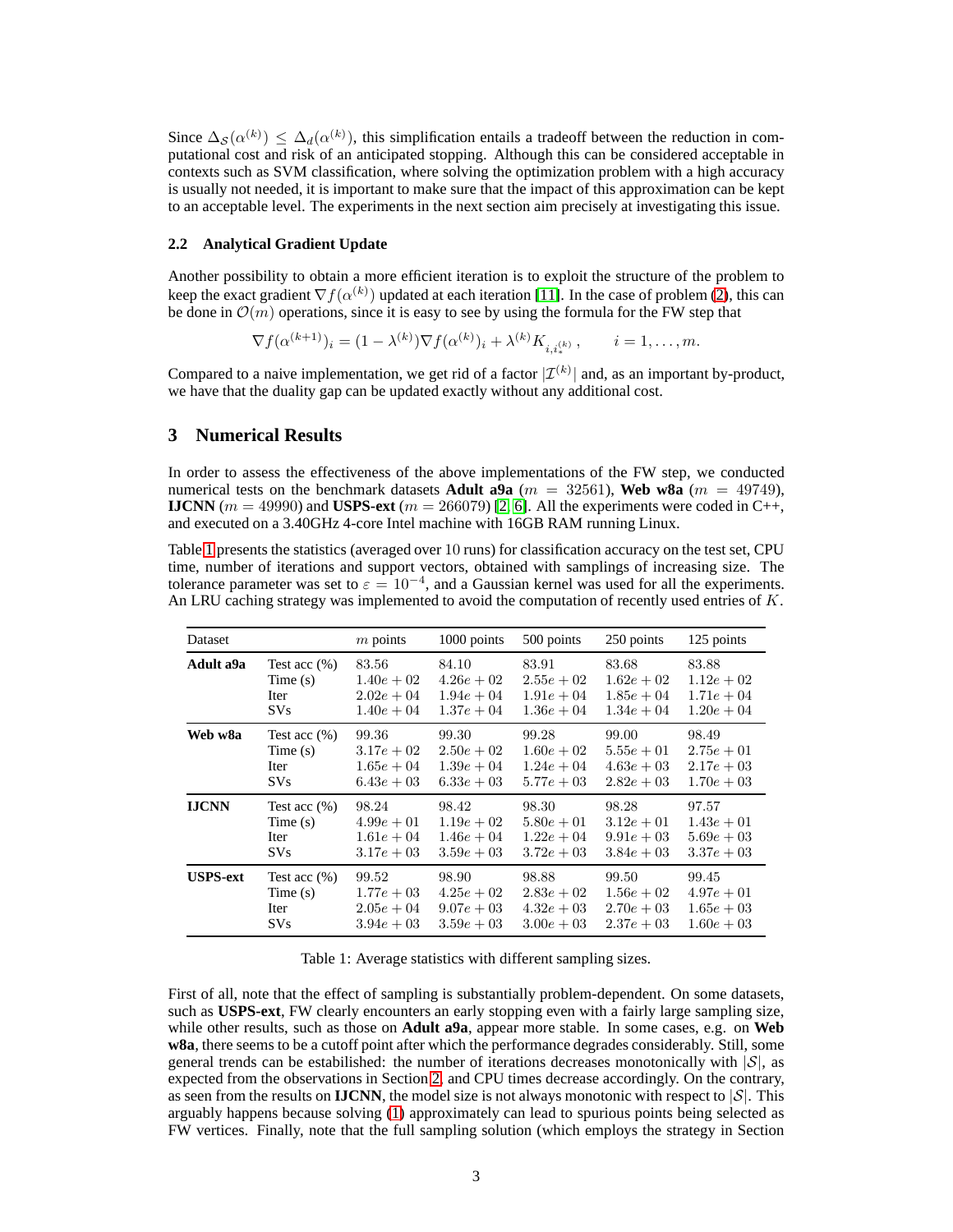[2.2\)](#page-2-1) is very competitive on the smaller problems, while it is still very time consuming on the largest dataset **USPS-ext**. This intuitively suggests that a random sampling is computationally convenient when it can still produce a good solution with  $|S| \ll m/\mu_{|\mathcal{I}^{(k)}|}$ , where  $\mu_{|\mathcal{I}^{(k)}|}$  is an estimate of the average cardinality of  $\mathcal{I}^{(k)}$  across iterations. Some of these conclusions are summarized in Table [2.](#page-4-10)

In the next experiment, we analyze, on the datasets **Adult a9a** and **USPS-ext**, the effect of sampling on the computation of the duality gap (and therefore on the stopping criterion) and on the minimiza-tion of the linear model. Figures [1](#page-3-0) and [2](#page-3-1) report, respectively, the exact gap  $\Delta_d$  and the approximate gap  $\Delta_S$ , plotted in logarithmic scale against the iteration number for various sampling sizes.



<span id="page-3-0"></span>Figure 1: Exact duality gap path on datasets **Adult a9a** (a) and **USPS-ext** (b).



<span id="page-3-1"></span>Figure 2: Approximate duality gap path on datasets **Adult a9a** (a) and **USPS-ext** (b).

The figures shed light on the results in Table [1.](#page-2-0) On the dataset **Adult a9a**, the randomized strategy appears very effective: the duality gap does not deviate much from the ideal figure obtained with the full dataset, even for small sampling sizes. Furthermore, there are no significant differences between computing the exact and approximate duality gap. On the other hand, on **USPS-ext**,  $\Delta_d$  is noticeably larger than its approximate counterpart, indicating that the algorithm is making less progress than predicted by  $\Delta_{\mathcal{S}}$ . Furthermore, the approximate gap exhibits large oscillations due to the random nature of the sampling, and it is possible that an "unlucky" iteration leads to a premature stopping, as can be seen from the figure. It is interesting to note that the degradation in optimization quality (as measured by  $\Delta_d$ ) is not reflected in this case by a corresponding loss in test accuracy, which is a phenomenon typical of classification problems. However, this is not true in general, as other applications such as function estimation are known to be more sensitive to a less accurate solution.

**Adaptive Strategies.** Taking into account all the above, one would ideally want to be able to select an optimal strategy automatically, based on the data and the actual performance. Provided both strategies can be applied to the problem at hand, one could for example start by performing a fixed number  $k > 0$  of iterations using both, and then devise some criterion based on the difference in duality gap to decide whether the approximation is adequate. However, a discussion on how to effectively implement such a strategy would be nontrivial, and as such is deferred to a separate work.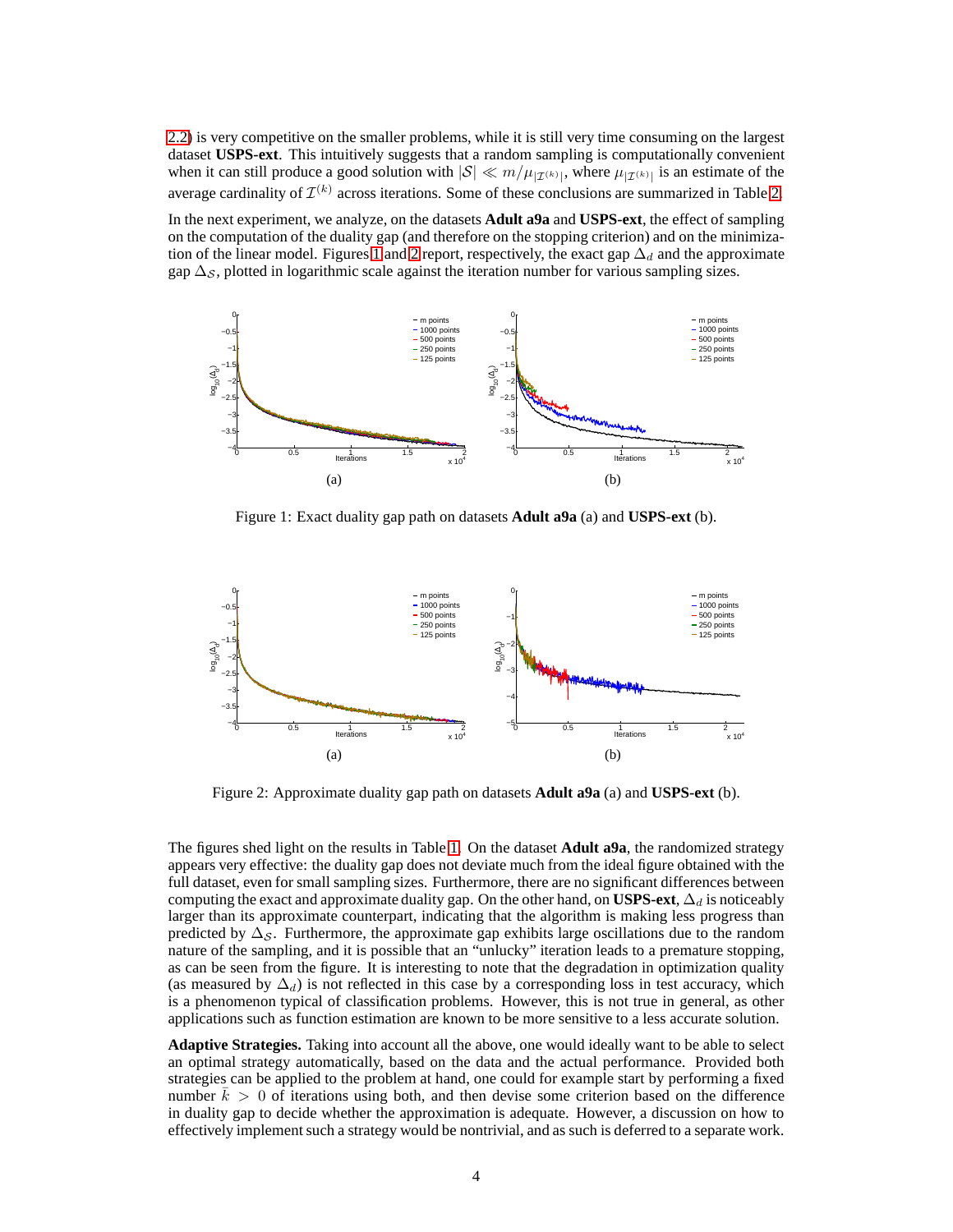| <b>Randomized Working Set Selection</b> | - Applicable whenever $\Sigma$ is a polytope<br>- Large computational gain when $ \mathcal{S}  \ll m/\mu_{ \mathcal{I}^{(k)} }$<br>- Performance depends on the problem |
|-----------------------------------------|-------------------------------------------------------------------------------------------------------------------------------------------------------------------------|
| <b>Analytical Gradient Update</b>       | - Convenient for structured $f$ (e.g. quadratic)<br>- Saves a factor $ \mathcal{I}^{(k)} $ at each iteration<br>- Deterministic results                                 |

<span id="page-4-10"></span>Table 2: Some recommendations on the implementation of the FW step.

# **4 Conclusions**

Using SVM classification problems as a motivation, we have performed an experimental study on the effectiveness and impact of some techniques designed to alleviate the computational burden of the optimization step in a FW iteration. Our results suggested that, while it comes with some caveats, a random sampling technique may be the most viable choice on very large-scale problems. On the other hand, when the problem size is not prohibitive (e.g. batch training tasks with medium to large datasets), fast updating schemes which exploit the problem structure might provide a better choice.

### **Acknowledgments**

The research leading to these results has received funding from the European Research Council under the European Union's Seventh Framework Programme (FP7/2007-2013) / ERC AdG A-DATADRIVE-B (290923). This paper reflects only the authors' views and the Union is not liable for any use that may be made of the contained information. Research Council KUL: GOA/10/09 MaNet, CoE PFV/10/002 (OPTEC), BIL12/11T; Flemish Government: FWO: projects: G.0377.12 (Structured systems), G.088114N (Tensor based data similarity); PhD/Postdoc grants; iMinds Medical Information Technologies SBO 2014; IWT: POM II SBO 100031; Belgian Federal Science Policy Office: IUAP P7/19 (DYSCO, Dynamical systems, control and optimization, 2012-2017).

#### <span id="page-4-5"></span>**References**

- [1] Andreas Argyriou, Marco Signoretto, and Johan Suykens. Hybrid algorithms with applications to sparse and low rank regularization. In Johan Suykens, Marco Signoretto, and Andreas Argyriou, editors, *Regularization, Optimization, Kernels, and Support Vector Machines*, chapter 3. Chapman & Hall/CRC (Boca Raton, USA), 2014.
- <span id="page-4-8"></span><span id="page-4-3"></span>[2] Chih-Chung Chang and Chih-Jen Lin. *LIBSVM: a library for support vector machines*, 2011.
- [3] Kenneth Clarkson. Coresets, sparse greedy approximation, and the Frank-Wolfe algorithm. *ACM Transactions on Algorithms*, 6(4):63:1–63:30, 2010.
- <span id="page-4-7"></span>[4] Emanuele Frandi, Maria Grazia Gasparo, Stefano Lodi, Ricardo Ñanculef, and Claudio Sartori. A new algorithm for training SVMs using approximate minimal enclosing balls. In *Proceedings of the 15th Iberoamerican Congress on Pattern Recognition, Lecture Notes in Computer Science*, pages 87–95. Springer, 2010.
- <span id="page-4-6"></span>[5] Emanuele Frandi, Maria Grazia Gasparo, Stefano Lodi, Ricardo Ñanculef, and Claudio Sartori. Training support vector machines using Frank-Wolfe methods. *International Journal of Pattern Recognition and Artificial Intelligence*, 27(3), 2011.
- <span id="page-4-9"></span><span id="page-4-0"></span>[6] Andrew Frank and Arthur Asuncion. *The UCI KDD Archive. http://kdd.ics.uci.edu*, 2010.
- [7] Marguerite Frank and Philip Wolfe. An algorithm for quadratic programming. *Naval Research Logistics Quarterly*, 1:95–110, 1956.
- <span id="page-4-4"></span>[8] Jacques Guélat and Patrice Marcotte. Some comments on Wolfe's "away step". *Mathematical Programming*, 35:110–119, 1986.
- <span id="page-4-2"></span>[9] Zaid Harchaoui, Anatoli Juditski, and Arkadi Nemirovski. Conditional gradient algorithms for normregularized smooth convex optimization. *Mathematical Programming*, 13(1):1–38, 2014.
- <span id="page-4-1"></span>[10] Martin Jaggi. Revisiting Frank-Wolfe: Projection-free sparse convex optimization. In *Proceedings of the 30th International Conference on Machine Learning*, 2013.